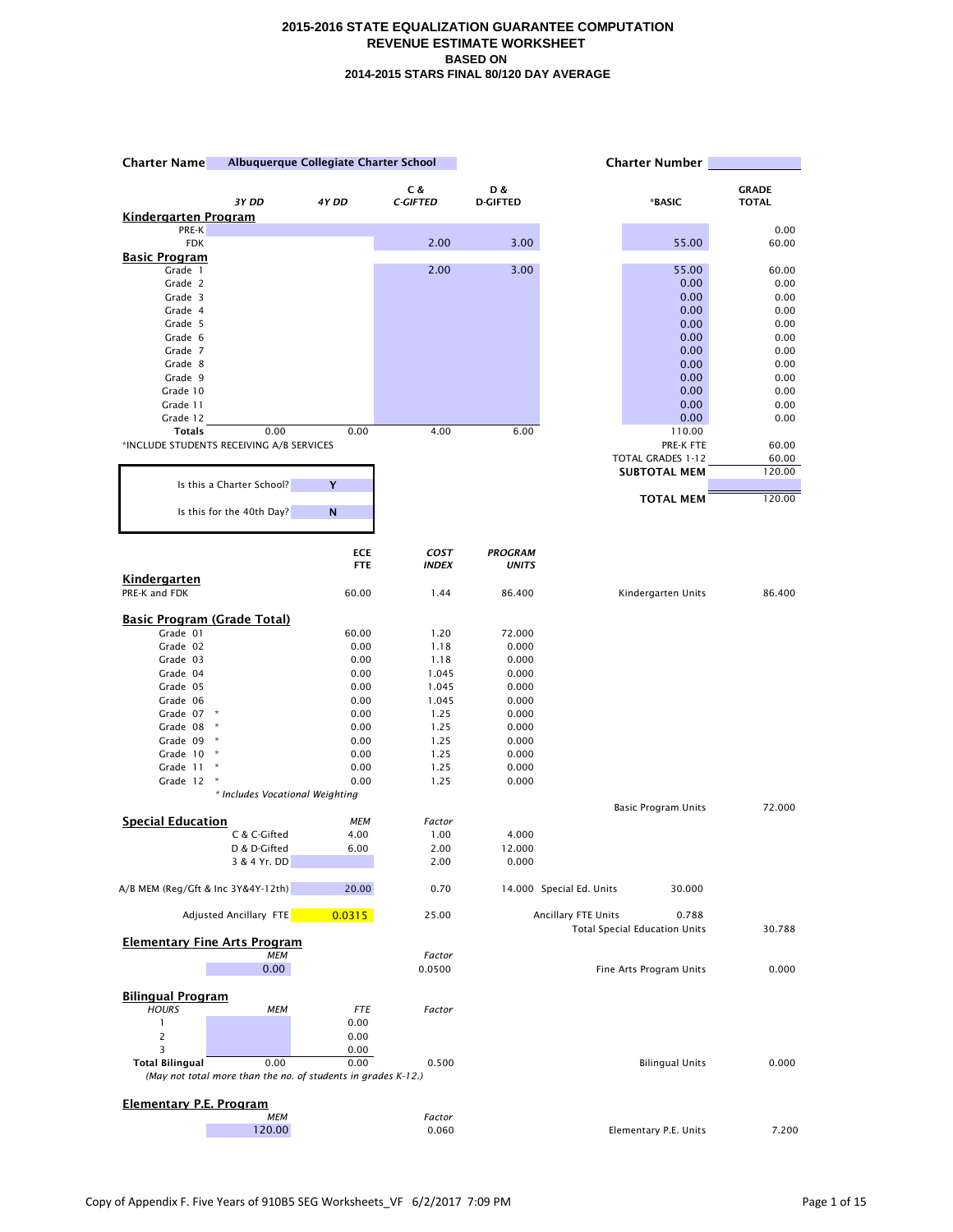| TOTAL MEMBERSHIP PROGRAM UNITS                                                                    |                 |                                                                                                                          |                                                                            |                    |  |
|---------------------------------------------------------------------------------------------------|-----------------|--------------------------------------------------------------------------------------------------------------------------|----------------------------------------------------------------------------|--------------------|--|
|                                                                                                   |                 |                                                                                                                          | T & E Index (Oct 2014)                                                     | 1.066              |  |
| <b>National Board Certified Teachers</b>                                                          |                 |                                                                                                                          | <b>ADJUSTED PROGRAM UNITS</b>                                              | 209.350            |  |
| FTE:<br>0.00                                                                                      | Factor<br>1.500 | National Board Certified Teachers Units:                                                                                 |                                                                            | 0.000              |  |
| <b>Size Adjustment Units</b>                                                                      |                 |                                                                                                                          |                                                                            |                    |  |
| <b>UNITS</b>                                                                                      |                 | Charter Schools not eligible for District Size                                                                           |                                                                            |                    |  |
| 49.500<br>Elementary/Mid/Jr. High<br>0.000<br>Senior High                                         |                 |                                                                                                                          | School Size Adjustment Units<br>ter Schools not eligible for District Size | 49.500             |  |
| District Size(<4,000)<br>17.460                                                                   |                 | District Size <4,000 Adjustment Units<br>Charter Schools not eligible for District Size                                  |                                                                            | 17.460<br>(17.460) |  |
| District Size(<200)<br>80.000                                                                     |                 |                                                                                                                          | District Size <200 Adjustment Units                                        | 80.000<br>(80.000) |  |
|                                                                                                   |                 |                                                                                                                          | <b>Rural Isolation Units</b>                                               | 0.000              |  |
| <u>At-Risk Units</u><br>At-risk index<br><b>MEM</b>                                               |                 |                                                                                                                          | New District Adjustment Units                                              | 0.000              |  |
| 2015-2016:<br>0.075<br>120.00                                                                     |                 |                                                                                                                          | At Risk Units                                                              | 9.000              |  |
| <b>Charter Schools Student Activities</b><br>(Districts Only)<br><b>MEM</b>                       | Factor          |                                                                                                                          | Growth Units                                                               | 0.000              |  |
| <b>Home School Student Activities</b>                                                             | 0.100           | <b>Charter Schools Student Activities Units</b><br>(Charters not eligible for CS Student Activities)                     |                                                                            | 0.000<br>0.000     |  |
| (Districts Only)<br><b>MEM</b>                                                                    | Factor<br>0.100 | (Charters not eligible for Home School Student Activities)                                                               | Home School Student Activities Units                                       | 0.000<br>0.000     |  |
| Home School Student Program Units<br>(Districts Only)<br># of Students<br># of Classes            | Factor<br>0.250 | (Charters not eligible for Home School Student Activities)<br>(Charters not eligible for Home School Student Activities) | Home School Student Program Units                                          | 0.000              |  |
|                                                                                                   |                 |                                                                                                                          | <b>TOTAL PROGRAM UNITS</b>                                                 | 267.850            |  |
|                                                                                                   |                 |                                                                                                                          | Save Harmless Units                                                        | 0.000              |  |
| <b>GROWTH &amp; SAVE HARMLESS CALCULATION DATA</b>                                                |                 |                                                                                                                          |                                                                            |                    |  |
| 2014-15 Actual 40th Day MEM:<br>(Enter the District Mem EXCLUDING Charter Mem)                    | 120.00          |                                                                                                                          | <b>GRAND TOTAL UNITS</b>                                                   | 267.850            |  |
| 2015-16 Projected MEM:                                                                            | 0.00            |                                                                                                                          | x Unit Value                                                               | \$3,979.63         |  |
| (Enter the District Mem EXCLUDING Charter Mem)                                                    |                 |                                                                                                                          | <b>PROGRAM COST</b>                                                        | \$1,065,943.90     |  |
| 2015-2016 Actual 40th MEM<br>(Enter the District Mem EXCLUDING Charter Mem)                       | 0.00            | <b>Non-categorical Revenue Credits:</b><br>Tax Levy (41110, 41113, 41114)                                                |                                                                            |                    |  |
|                                                                                                   |                 | Federal Impact Aid (44103)<br>Federal Forest Reserve (44204)                                                             |                                                                            |                    |  |
| Save-Harmless Data<br>2015-2016 40th Day TOTAL PROGRAM UNITS                                      | 0.000           | <b>Total Non-Cat Rev Credits</b>                                                                                         | \$0.00                                                                     |                    |  |
| (Not Grand Total Program Units)<br>Growth Data                                                    |                 | Less: 75% of Non-Categorical Revenue Credits                                                                             |                                                                            | \$0.00             |  |
| 2015-16 Operating Budget Calculation<br>Op-Bud takes 14-15 40 Day compared to 15-16 Mem Proj. FTE | 0.000           | <b>Other Credits/Adjustments:</b><br><b>Energy Efficiency</b>                                                            |                                                                            |                    |  |
| 40th Day Calculation                                                                              | 0.000           | Energy Efficiency Renewable Bonds                                                                                        |                                                                            |                    |  |
| Takes Prior Year 40th-Day and compares to Current Year 40th-Day                                   |                 | Other Misc Credits                                                                                                       |                                                                            |                    |  |
|                                                                                                   |                 | <b>Total Other Credits</b>                                                                                               | \$0.00                                                                     | \$0.00             |  |
|                                                                                                   |                 |                                                                                                                          | Less: Other Credits/Adjustments                                            |                    |  |
|                                                                                                   |                 |                                                                                                                          |                                                                            | ( \$21, 318.88)    |  |
|                                                                                                   |                 | <b>STATE EQUALIZATION GUARANTEE</b>                                                                                      | \$1,044,625.02                                                             |                    |  |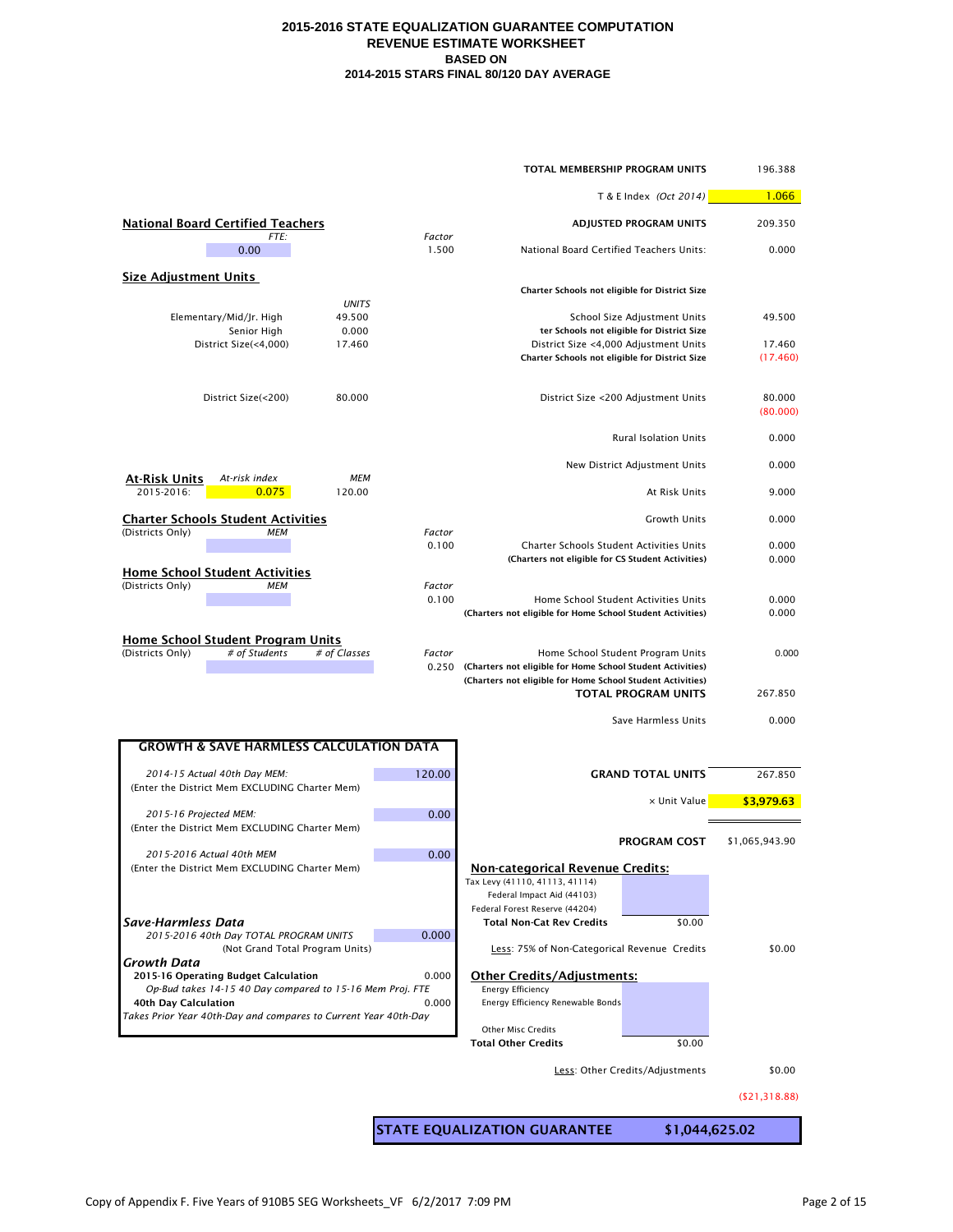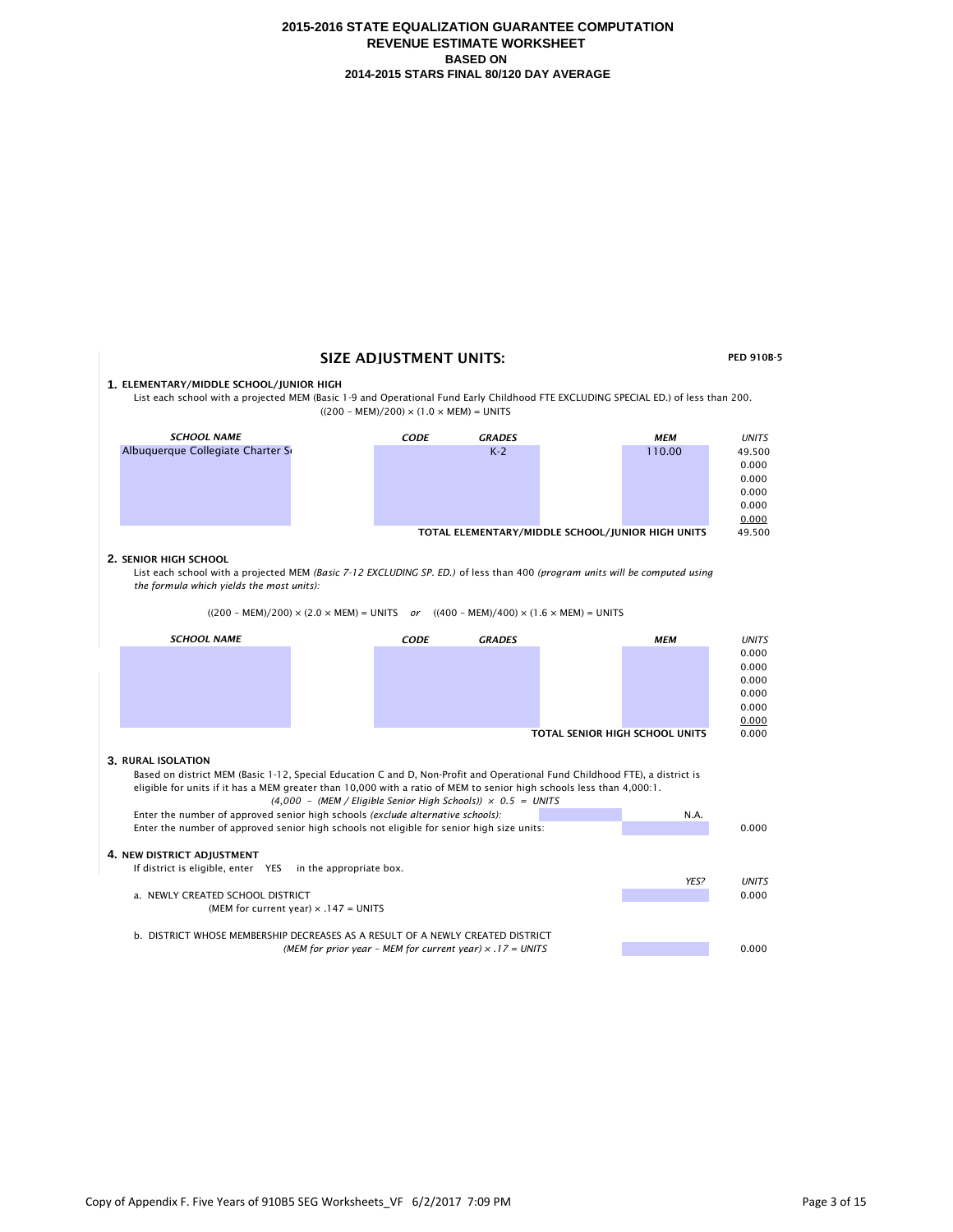| <b>Charter Name</b>                      |                                 | Albuquerque Collegiate Charter School                         |                 | <b>Charter Number</b> |                          |                                      |               |
|------------------------------------------|---------------------------------|---------------------------------------------------------------|-----------------|-----------------------|--------------------------|--------------------------------------|---------------|
|                                          |                                 |                                                               | C &             | D &                   |                          |                                      | <b>GRADE</b>  |
|                                          | 3Y DD                           | 4Y DD                                                         | <b>C-GIFTED</b> | <b>D-GIFTED</b>       |                          | *BASIC                               | <b>TOTAL</b>  |
| Kindergarten Program                     |                                 |                                                               |                 |                       |                          |                                      |               |
| PRE-K<br><b>FDK</b>                      |                                 |                                                               | 2.00            | 3.00                  |                          | 55.00                                | 0.00<br>60.00 |
| Basic Program                            |                                 |                                                               |                 |                       |                          |                                      |               |
| Grade 1                                  |                                 |                                                               | 2.00            | 3.00                  |                          | 55.00                                | 60.00         |
| Grade 2                                  |                                 |                                                               | 2.00            | 3.00                  |                          | 55.00                                | 60.00         |
| Grade 3                                  |                                 |                                                               |                 |                       |                          | 0.00                                 | 0.00          |
| Grade 4<br>Grade 5                       |                                 |                                                               |                 |                       |                          | 0.00<br>0.00                         | 0.00<br>0.00  |
| Grade 6                                  |                                 |                                                               |                 |                       |                          | 0.00                                 | 0.00          |
| Grade 7                                  |                                 |                                                               |                 |                       |                          | 0.00                                 | 0.00          |
| Grade 8                                  |                                 |                                                               |                 |                       |                          | 0.00                                 | 0.00          |
| Grade 9                                  |                                 |                                                               |                 |                       |                          | 0.00                                 | 0.00          |
| Grade 10                                 |                                 |                                                               |                 |                       |                          | 0.00                                 | 0.00          |
| Grade 11<br>Grade 12                     |                                 |                                                               |                 |                       |                          | 0.00<br>0.00                         | 0.00<br>0.00  |
| <b>Totals</b>                            | 0.00                            | 0.00                                                          | 6.00            | 9.00                  |                          | 165.00                               |               |
| *INCLUDE STUDENTS RECEIVING A/B SERVICES |                                 |                                                               |                 |                       |                          | PRE-K FTE                            | 60.00         |
|                                          |                                 |                                                               |                 |                       |                          | TOTAL GRADES 1-12                    | 120.00        |
|                                          |                                 |                                                               |                 |                       |                          | <b>SUBTOTAL MEM</b>                  | 180.00        |
|                                          | Is this a Charter School?       | Y                                                             |                 |                       |                          |                                      |               |
|                                          | Is this for the 40th Day?       | N                                                             |                 |                       |                          | <b>TOTAL MEM</b>                     | 180.00        |
|                                          |                                 |                                                               |                 |                       |                          |                                      |               |
|                                          |                                 | <b>ECE</b>                                                    | COST            | <b>PROGRAM</b>        |                          |                                      |               |
|                                          |                                 | <b>FTE</b>                                                    | <b>INDEX</b>    | <b>UNITS</b>          |                          |                                      |               |
| <b>Kindergarten</b>                      |                                 |                                                               |                 |                       |                          |                                      |               |
| PRE-K and FDK                            |                                 | 60.00                                                         | 1.44            | 86.400                |                          | Kindergarten Units                   | 86.400        |
| <b>Basic Program (Grade Total)</b>       |                                 |                                                               |                 |                       |                          |                                      |               |
| Grade 01                                 |                                 | 60.00                                                         | 1.20            | 72.000                |                          |                                      |               |
| Grade 02                                 |                                 | 60.00                                                         | 1.18            | 70.800                |                          |                                      |               |
| Grade 03                                 |                                 | 0.00                                                          | 1.18            | 0.000                 |                          |                                      |               |
| Grade 04                                 |                                 | 0.00                                                          | 1.045           | 0.000                 |                          |                                      |               |
| Grade 05<br>Grade 06                     |                                 | 0.00<br>0.00                                                  | 1.045<br>1.045  | 0.000<br>0.000        |                          |                                      |               |
| Grade 07<br>$\mathcal{R}$                |                                 | 0.00                                                          | 1.25            | 0.000                 |                          |                                      |               |
| Grade 08                                 | $\ast$                          | 0.00                                                          | 1.25            | 0.000                 |                          |                                      |               |
| Grade 09                                 | ×                               | 0.00                                                          | 1.25            | 0.000                 |                          |                                      |               |
| Grade 10                                 | $\,$ $\,$ $\,$                  | 0.00                                                          | 1.25            | 0.000                 |                          |                                      |               |
| Grade 11                                 | Ŕ                               | 0.00                                                          | 1.25            | 0.000                 |                          |                                      |               |
| Grade 12                                 | Ŕ                               | 0.00                                                          | 1.25            | 0.000                 |                          |                                      |               |
|                                          | * Includes Vocational Weighting |                                                               |                 |                       |                          | Basic Program Units                  | 142.800       |
| <b>Special Education</b>                 |                                 | <b>MEM</b>                                                    | Factor          |                       |                          |                                      |               |
|                                          | C & C-Gifted                    | 6.00                                                          | 1.00            | 6.000                 |                          |                                      |               |
|                                          | D & D-Gifted                    | 9.00                                                          | 2.00            | 18.000                |                          |                                      |               |
|                                          | 3 & 4 Yr. DD                    |                                                               | 2.00            | 0.000                 |                          |                                      |               |
| A/B MEM (Reg/Gft & Inc 3Y&4Y-12th)       |                                 | 15.00                                                         | 0.70            |                       | 10.500 Special Ed. Units | 34.500                               |               |
|                                          | Adjusted Ancillary FTE          | 0.0315                                                        | 25.00           |                       | Ancillary FTE Units      | 0.788                                |               |
| <b>Elementary Fine Arts Program</b>      |                                 |                                                               |                 |                       |                          | <b>Total Special Education Units</b> | 35.288        |
|                                          | <b>MEM</b>                      |                                                               | Factor          |                       |                          |                                      |               |
|                                          | 180.00                          |                                                               | 0.0500          |                       |                          | Fine Arts Program Units              | 9.000         |
|                                          |                                 |                                                               |                 |                       |                          |                                      |               |
| <b>Bilingual Program</b><br><b>HOURS</b> | <b>MEM</b>                      | <b>FTE</b>                                                    | Factor          |                       |                          |                                      |               |
| $\mathbf{1}$                             |                                 | 0.00                                                          |                 |                       |                          |                                      |               |
| $\overline{c}$                           |                                 | 0.00                                                          |                 |                       |                          |                                      |               |
| 3                                        |                                 | 0.00                                                          |                 |                       |                          |                                      |               |
| <b>Total Bilingual</b>                   | 0.00                            | 0.00                                                          | 0.500           |                       |                          | <b>Bilingual Units</b>               | 0.000         |
|                                          |                                 | (May not total more than the no. of students in grades K-12.) |                 |                       |                          |                                      |               |
|                                          |                                 |                                                               |                 |                       |                          |                                      |               |
| <b>Elementary P.E. Program</b>           | <b>MEM</b>                      |                                                               | Factor          |                       |                          |                                      |               |
|                                          | 0.00                            |                                                               | 0.060           |                       |                          | Elementary P.E. Units                | 0.000         |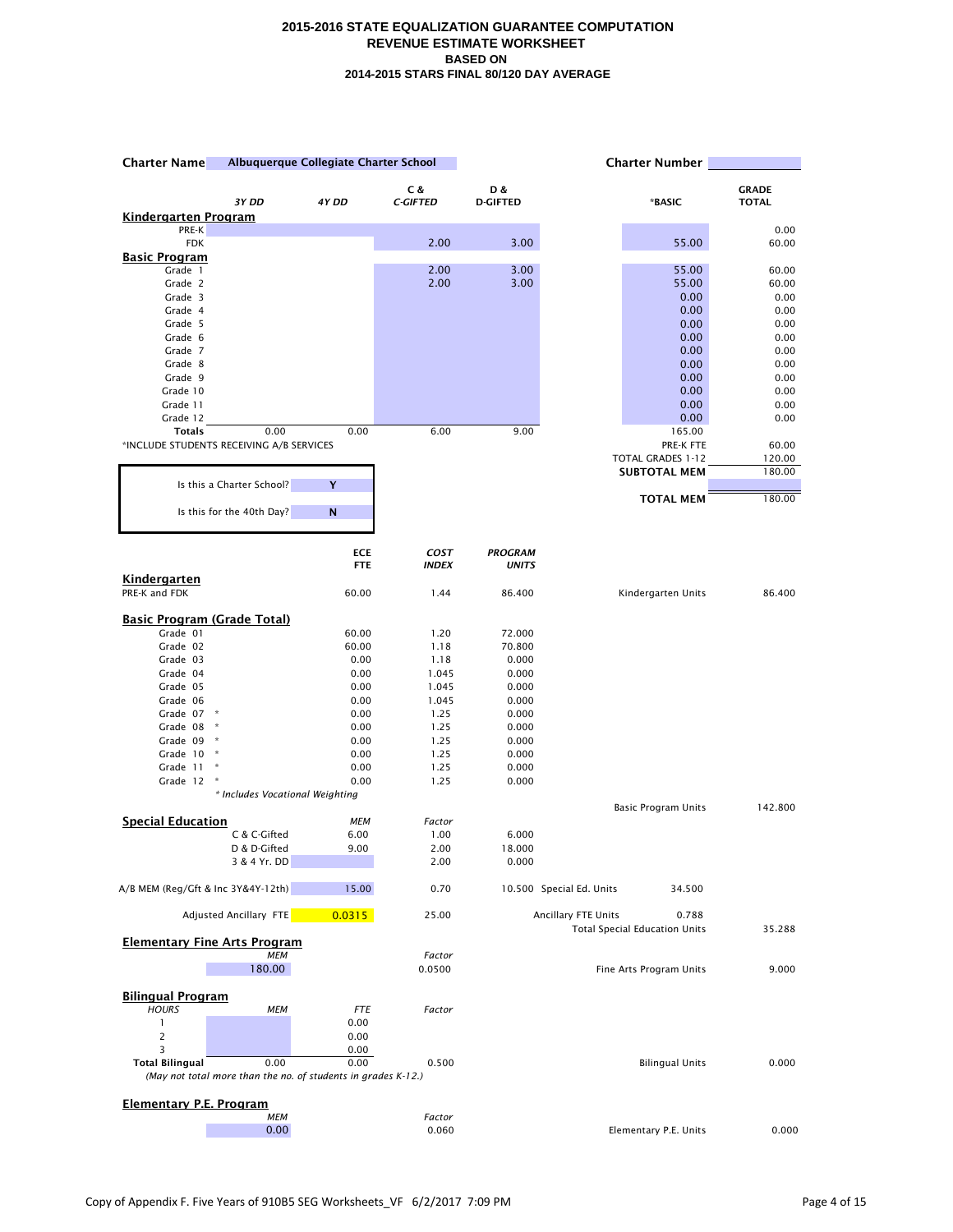| TOTAL MEMBERSHIP PROGRAM UNITS                                                                |         |                                                                                                                          |                                            |                     |
|-----------------------------------------------------------------------------------------------|---------|--------------------------------------------------------------------------------------------------------------------------|--------------------------------------------|---------------------|
|                                                                                               |         |                                                                                                                          | T & E Index (Oct 2014)                     | 1.066               |
| <b>National Board Certified Teachers</b><br>FTE:                                              | Factor  |                                                                                                                          | <b>ADJUSTED PROGRAM UNITS</b>              | 291.538             |
| 0.00                                                                                          | 1.500   | National Board Certified Teachers Units:                                                                                 |                                            | 0.000               |
| <b>Size Adjustment Units</b>                                                                  |         | Charter Schools not eligible for District Size                                                                           |                                            |                     |
| <b>UNITS</b><br>Elementary/Mid/Jr. High<br>28.875                                             |         |                                                                                                                          | School Size Adjustment Units               | 28.875              |
| Senior High<br>0.000                                                                          |         |                                                                                                                          | ter Schools not eligible for District Size |                     |
| District Size(<4,000)<br>25.785                                                               |         | District Size <4,000 Adjustment Units<br>Charter Schools not eligible for District Size                                  |                                            | 25.785<br>(25.785)  |
| District Size(<200)<br>20.000                                                                 |         |                                                                                                                          | District Size <200 Adjustment Units        | 20.000<br>(20.000)  |
|                                                                                               |         |                                                                                                                          | <b>Rural Isolation Units</b>               | 0.000               |
| At-Risk Units<br><b>MEM</b><br>At-risk index                                                  |         |                                                                                                                          | New District Adjustment Units              | 0.000               |
| 0.075<br>2015-2016:<br>180.00                                                                 |         |                                                                                                                          | At Risk Units                              | 13.500              |
| <b>Charter Schools Student Activities</b><br>(Districts Only)<br><b>MEM</b>                   | Factor  |                                                                                                                          | Growth Units                               | 117.300             |
|                                                                                               | 0.100   | <b>Charter Schools Student Activities Units</b><br>(Charters not eligible for CS Student Activities)                     |                                            | 0.000<br>0.000      |
| <b>Home School Student Activities</b><br>(Districts Only)<br><b>MEM</b>                       | Factor  |                                                                                                                          |                                            |                     |
|                                                                                               | 0.100   | Home School Student Activities Units<br>(Charters not eligible for Home School Student Activities)                       |                                            | 0.000<br>0.000      |
| <b>Home School Student Program Units</b><br># of Students<br># of Classes<br>(Districts Only) | Factor  |                                                                                                                          | Home School Student Program Units          | 0.000               |
|                                                                                               | 0.250   | (Charters not eligible for Home School Student Activities)<br>(Charters not eligible for Home School Student Activities) | <b>TOTAL PROGRAM UNITS</b>                 | 451.213             |
|                                                                                               |         |                                                                                                                          | Save Harmless Units                        | 0.000               |
| <b>GROWTH &amp; SAVE HARMLESS CALCULATION DATA</b>                                            |         |                                                                                                                          |                                            |                     |
| 2014-15 Actual 40th Day MEM:                                                                  | 120.00  |                                                                                                                          | <b>GRAND TOTAL UNITS</b>                   | 451.213             |
| (Enter the District Mem EXCLUDING Charter Mem)                                                |         |                                                                                                                          | x Unit Value                               | \$3,979.63          |
| 2015-16 Projected MEM:<br>(Enter the District Mem EXCLUDING Charter Mem)                      | 180.00  |                                                                                                                          |                                            |                     |
| 2015-2016 Actual 40th MEM                                                                     | 0.00    |                                                                                                                          | <b>PROGRAM COST</b>                        | \$1,795,660.79      |
| (Enter the District Mem EXCLUDING Charter Mem)                                                |         | <b>Non-categorical Revenue Credits:</b>                                                                                  |                                            |                     |
|                                                                                               |         | Tax Levy (41110, 41113, 41114)<br>Federal Impact Aid (44103)                                                             |                                            |                     |
| Save-Harmless Data                                                                            |         | Federal Forest Reserve (44204)<br><b>Total Non-Cat Rev Credits</b>                                                       | \$0.00                                     |                     |
| 2015-2016 40th Day TOTAL PROGRAM UNITS<br>(Not Grand Total Program Units)                     | 0.000   | Less: 75% of Non-Categorical Revenue Credits                                                                             |                                            | \$0.00              |
| Growth Data<br>2015-16 Operating Budget Calculation                                           | 117.300 | <b>Other Credits/Adjustments:</b>                                                                                        |                                            |                     |
| Op-Bud takes 14-15 40 Day compared to 15-16 Mem Proj. FTE<br>40th Day Calculation             | 0.000   | <b>Energy Efficiency</b><br>Energy Efficiency Renewable Bonds                                                            |                                            |                     |
| Takes Prior Year 40th-Day and compares to Current Year 40th-Day                               |         | Other Misc Credits                                                                                                       |                                            |                     |
|                                                                                               |         | <b>Total Other Credits</b>                                                                                               | \$0.00                                     |                     |
|                                                                                               |         |                                                                                                                          | Less: Other Credits/Adjustments            | \$0.00              |
|                                                                                               |         |                                                                                                                          |                                            | $($ \$35,913.22 $)$ |
|                                                                                               |         | <b>STATE EQUALIZATION GUARANTEE</b>                                                                                      | \$1,759,747.58                             |                     |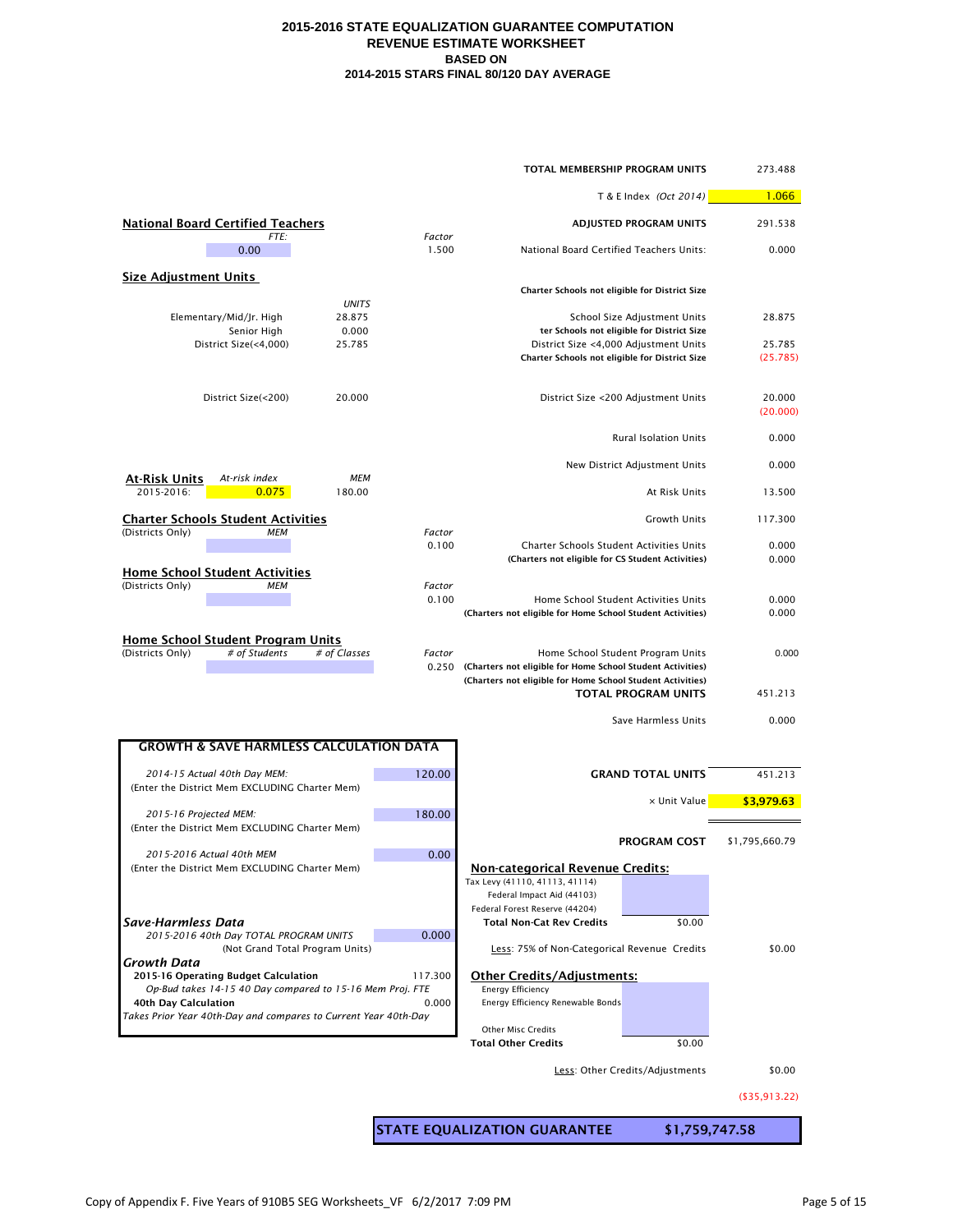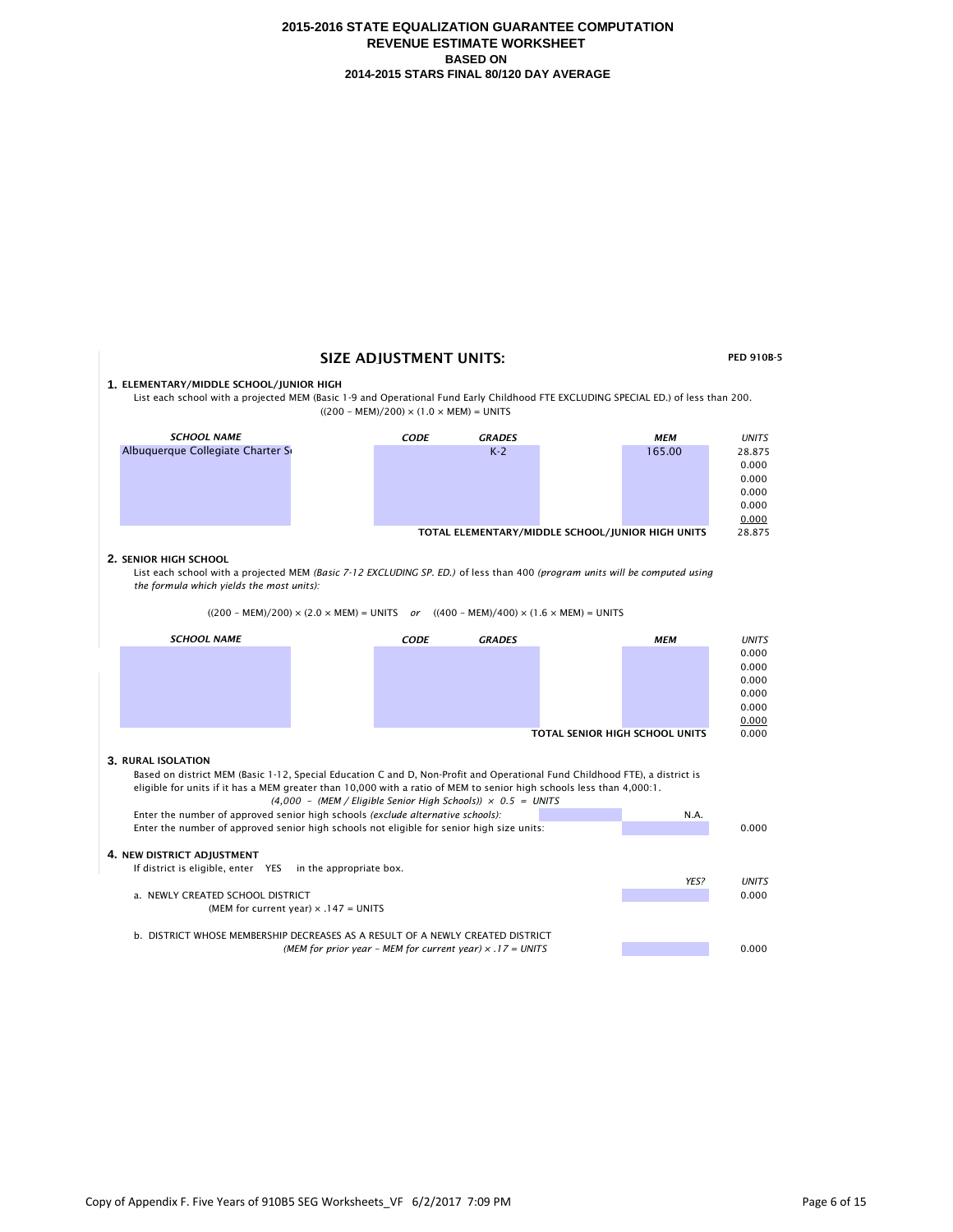| Albuquerque Collegiate Charter School<br><b>Charter Name</b> |                                                                       | <b>Charter Number</b> |                 |                 |                                                                      |               |
|--------------------------------------------------------------|-----------------------------------------------------------------------|-----------------------|-----------------|-----------------|----------------------------------------------------------------------|---------------|
|                                                              |                                                                       |                       | C &             | D &             |                                                                      | <b>GRADE</b>  |
|                                                              | 3Y DD                                                                 | 4Y DD                 | <b>C-GIFTED</b> | <b>D-GIFTED</b> | *BASIC                                                               | <b>TOTAL</b>  |
| <u>Kindergarten Program</u><br>PRE-K                         |                                                                       |                       |                 |                 |                                                                      | 0.00          |
| <b>FDK</b>                                                   |                                                                       |                       | 2.00            | 3.00            | 55.00                                                                | 60.00         |
| <u>Basic Program</u>                                         |                                                                       |                       |                 |                 |                                                                      |               |
| Grade 1                                                      |                                                                       |                       | 2.00            | 3.00            | 55.00                                                                | 60.00         |
| Grade 2                                                      |                                                                       |                       | 2.00            | 3.00            | 55.00                                                                | 60.00         |
| Grade 3<br>Grade 4                                           |                                                                       |                       | 2.00            | 3.00            | 55.00<br>0.00                                                        | 60.00<br>0.00 |
| Grade 5                                                      |                                                                       |                       |                 |                 | 0.00                                                                 | 0.00          |
| Grade 6                                                      |                                                                       |                       |                 |                 | 0.00                                                                 | 0.00          |
| Grade 7                                                      |                                                                       |                       |                 |                 | 0.00                                                                 | 0.00          |
| Grade 8                                                      |                                                                       |                       |                 |                 | 0.00                                                                 | 0.00          |
| Grade 9                                                      |                                                                       |                       |                 |                 | 0.00                                                                 | 0.00          |
| Grade 10<br>Grade 11                                         |                                                                       |                       |                 |                 | 0.00<br>0.00                                                         | 0.00<br>0.00  |
| Grade 12                                                     |                                                                       |                       |                 |                 | 0.00                                                                 | 0.00          |
| <b>Totals</b>                                                | 0.00                                                                  | 0.00                  | 8.00            | 12.00           | 220.00                                                               |               |
| *INCLUDE STUDENTS RECEIVING A/B SERVICES                     |                                                                       |                       |                 |                 | PRE-K FTE                                                            | 60.00         |
|                                                              |                                                                       |                       |                 |                 | TOTAL GRADES 1-12                                                    | 180.00        |
|                                                              |                                                                       |                       |                 |                 | <b>SUBTOTAL MEM</b>                                                  | 240.00        |
|                                                              | Is this a Charter School?                                             | Y                     |                 |                 | <b>TOTAL MEM</b>                                                     | 240.00        |
|                                                              | Is this for the 40th Day?                                             | N                     |                 |                 |                                                                      |               |
|                                                              |                                                                       | <b>ECE</b>            | COST            | <b>PROGRAM</b>  |                                                                      |               |
|                                                              |                                                                       | <b>FTE</b>            | <b>INDEX</b>    | <b>UNITS</b>    |                                                                      |               |
| Kindergarten<br>PRE-K and FDK                                |                                                                       | 60.00                 | 1.44            | 86.400          | Kindergarten Units                                                   | 86.400        |
| <b>Basic Program (Grade Total)</b>                           |                                                                       |                       |                 |                 |                                                                      |               |
| Grade 01                                                     |                                                                       | 60.00                 | 1.20            | 72.000          |                                                                      |               |
| Grade 02                                                     |                                                                       | 60.00                 | 1.18            | 70.800          |                                                                      |               |
| Grade 03                                                     |                                                                       | 60.00                 | 1.18            | 70.800          |                                                                      |               |
| Grade 04                                                     |                                                                       | 0.00                  | 1.045           | 0.000           |                                                                      |               |
| Grade 05<br>Grade 06                                         |                                                                       | 0.00<br>0.00          | 1.045           | 0.000<br>0.000  |                                                                      |               |
| Grade 07                                                     | $\,$ $\,$ $\,$                                                        | 0.00                  | 1.045<br>1.25   | 0.000           |                                                                      |               |
| Grade 08                                                     | $\star$                                                               | 0.00                  | 1.25            | 0.000           |                                                                      |               |
| Grade 09                                                     | $\star$                                                               | 0.00                  | 1.25            | 0.000           |                                                                      |               |
| Grade 10                                                     | $\ast$                                                                | 0.00                  | 1.25            | 0.000           |                                                                      |               |
| Grade 11                                                     | ×                                                                     | 0.00                  | 1.25            | 0.000           |                                                                      |               |
| Grade 12                                                     | $\boldsymbol{\ast}$                                                   | 0.00                  | 1.25            | 0.000           |                                                                      |               |
|                                                              | * Includes Vocational Weighting                                       |                       |                 |                 | <b>Basic Program Units</b>                                           | 213.600       |
| <b>Special Education</b>                                     |                                                                       | <b>MEM</b>            | Factor          |                 |                                                                      |               |
|                                                              | C & C-Gifted                                                          | 8.00                  | 1.00            | 8.000           |                                                                      |               |
|                                                              | D & D-Gifted                                                          | 12.00                 | 2.00            | 24.000          |                                                                      |               |
|                                                              | 3 & 4 Yr. DD                                                          |                       | 2.00            | 0.000           |                                                                      |               |
| A/B MEM (Reg/Gft & Inc 3Y&4Y-12th)                           |                                                                       | 10.00                 | 0.70            |                 | 7.000 Special Ed. Units<br>39.000                                    |               |
|                                                              | <b>Adjusted Ancillary FTE</b>                                         | 0.0315                | 25.00           |                 | Ancillary FTE Units<br>0.788<br><b>Total Special Education Units</b> | 39.788        |
| <b>Elementary Fine Arts Program</b>                          | <b>MEM</b>                                                            |                       | Factor          |                 |                                                                      |               |
|                                                              | 0.00                                                                  |                       | 0.0500          |                 | Fine Arts Program Units                                              | 0.000         |
|                                                              |                                                                       |                       |                 |                 |                                                                      |               |
| <b>Bilingual Program</b><br><b>HOURS</b>                     | <b>MEM</b>                                                            | <b>FTE</b>            | Factor          |                 |                                                                      |               |
| 1                                                            |                                                                       | 0.00                  |                 |                 |                                                                      |               |
|                                                              |                                                                       | 0.00                  |                 |                 |                                                                      |               |
| 3                                                            |                                                                       | 0.00                  |                 |                 |                                                                      |               |
| <b>Total Bilingual</b>                                       | 0.00<br>(May not total more than the no. of students in grades K-12.) | 0.00                  | 0.500           |                 | <b>Bilingual Units</b>                                               | 0.000         |
| <b>Elementary P.E. Program</b>                               |                                                                       |                       |                 |                 |                                                                      |               |
|                                                              | <b>MEM</b>                                                            |                       | Factor          |                 |                                                                      |               |
|                                                              | 240.00                                                                |                       | 0.060           |                 | Elementary P.E. Units                                                | 14.400        |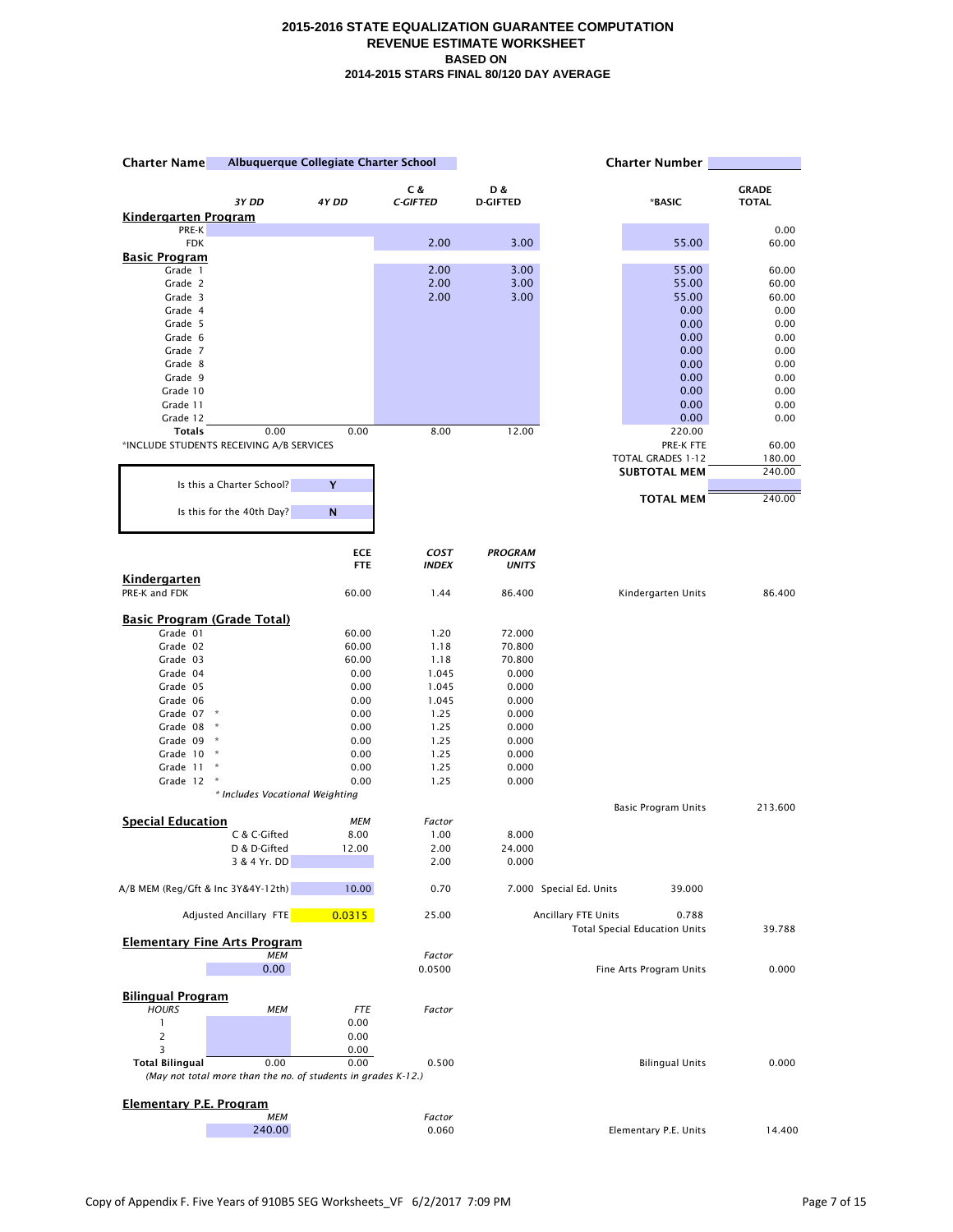| TOTAL MEMBERSHIP PROGRAM UNITS                                                                |                 |                                                                                                                                           |                                                                            |                    |
|-----------------------------------------------------------------------------------------------|-----------------|-------------------------------------------------------------------------------------------------------------------------------------------|----------------------------------------------------------------------------|--------------------|
|                                                                                               |                 |                                                                                                                                           | T & E Index (Oct 2014)                                                     | 1.066              |
| <b>National Board Certified Teachers</b><br>FTE:                                              | Factor          | ADJUSTED PROGRAM UNITS                                                                                                                    | 377.564                                                                    |                    |
| 0.00                                                                                          | 1.500           | National Board Certified Teachers Units:                                                                                                  |                                                                            | 0.000              |
| <b>Size Adjustment Units</b>                                                                  |                 |                                                                                                                                           |                                                                            |                    |
| <b>UNITS</b>                                                                                  |                 | Charter Schools not eligible for District Size                                                                                            |                                                                            |                    |
| Elementary/Mid/Jr. High<br>0.000<br>0.000<br>Senior High                                      |                 |                                                                                                                                           | School Size Adjustment Units<br>ter Schools not eligible for District Size | 0.000              |
| District Size(<4,000)<br>33.840                                                               |                 | Charter Schools not eligible for District Size                                                                                            | District Size <4,000 Adjustment Units                                      | 33.840<br>(33.840) |
| 0.000<br>District Size(<200)                                                                  |                 |                                                                                                                                           | District Size <200 Adjustment Units                                        | 0.000<br>0.000     |
|                                                                                               |                 |                                                                                                                                           | <b>Rural Isolation Units</b>                                               | 0.000              |
| <u>At-Risk Units</u><br><b>MEM</b><br>At-risk index                                           |                 |                                                                                                                                           | New District Adjustment Units                                              | 0.000              |
| 2015-2016:<br>0.075<br>240.00                                                                 |                 |                                                                                                                                           | At Risk Units                                                              | 18.000             |
| <b>Charter Schools Student Activities</b><br>(Districts Only)<br><b>MEM</b>                   | Factor          |                                                                                                                                           | <b>Growth Units</b>                                                        | 116.400            |
|                                                                                               | 0.100           | Charter Schools Student Activities Units<br>(Charters not eligible for CS Student Activities)                                             |                                                                            | 0.000<br>0.000     |
| <b>Home School Student Activities</b><br>(Districts Only)<br><b>MEM</b>                       | Factor<br>0.100 | (Charters not eligible for Home School Student Activities)                                                                                | Home School Student Activities Units                                       | 0.000<br>0.000     |
| <b>Home School Student Program Units</b><br>(Districts Only)<br># of Students<br># of Classes | Factor          | 0.250 (Charters not eligible for Home School Student Activities)<br>(Charters not eligible for Home School Student Activities)            | Home School Student Program Units<br><b>TOTAL PROGRAM UNITS</b>            | 0.000<br>511.964   |
|                                                                                               |                 |                                                                                                                                           | Save Harmless Units                                                        | 0.000              |
| <b>GROWTH &amp; SAVE HARMLESS CALCULATION DATA</b>                                            |                 |                                                                                                                                           |                                                                            |                    |
| 2014-15 Actual 40th Day MEM:                                                                  | 180.00          |                                                                                                                                           | <b>GRAND TOTAL UNITS</b>                                                   | 511.964            |
| (Enter the District Mem EXCLUDING Charter Mem)                                                |                 |                                                                                                                                           | x Unit Value                                                               | \$3,979.63         |
| 2015-16 Projected MEM:<br>(Enter the District Mem EXCLUDING Charter Mem)                      | 240.00          |                                                                                                                                           |                                                                            |                    |
| 2015-2016 Actual 40th MEM                                                                     | 0.00            |                                                                                                                                           | <b>PROGRAM COST</b>                                                        | \$2,037,427.29     |
| (Enter the District Mem EXCLUDING Charter Mem)                                                |                 | <b>Non-categorical Revenue Credits:</b><br>Tax Levy (41110, 41113, 41114)<br>Federal Impact Aid (44103)<br>Federal Forest Reserve (44204) |                                                                            |                    |
| Save-Harmless Data<br>2015-2016 40th Day TOTAL PROGRAM UNITS                                  | 0.000           | <b>Total Non-Cat Rev Credits</b>                                                                                                          | \$0.00                                                                     |                    |
| (Not Grand Total Program Units)<br>Growth Data                                                |                 | Less: 75% of Non-Categorical Revenue Credits                                                                                              |                                                                            | \$0.00             |
| 2015-16 Operating Budget Calculation                                                          | 116.400         | <b>Other Credits/Adjustments:</b><br><b>Energy Efficiency</b>                                                                             |                                                                            |                    |
| Op-Bud takes 14-15 40 Day compared to 15-16 Mem Proj. FTE<br>40th Day Calculation             | 0.000           | Energy Efficiency Renewable Bonds                                                                                                         |                                                                            |                    |
| Takes Prior Year 40th-Day and compares to Current Year 40th-Day                               |                 | <b>Other Misc Credits</b>                                                                                                                 |                                                                            |                    |
|                                                                                               |                 | <b>Total Other Credits</b>                                                                                                                | \$0.00                                                                     |                    |
|                                                                                               |                 |                                                                                                                                           | Less: Other Credits/Adjustments                                            | \$0.00             |
|                                                                                               |                 |                                                                                                                                           |                                                                            | ( \$40,748.55)     |
|                                                                                               |                 | STATE EQUALIZATION GUARANTEE                                                                                                              | \$1,996,678.75                                                             |                    |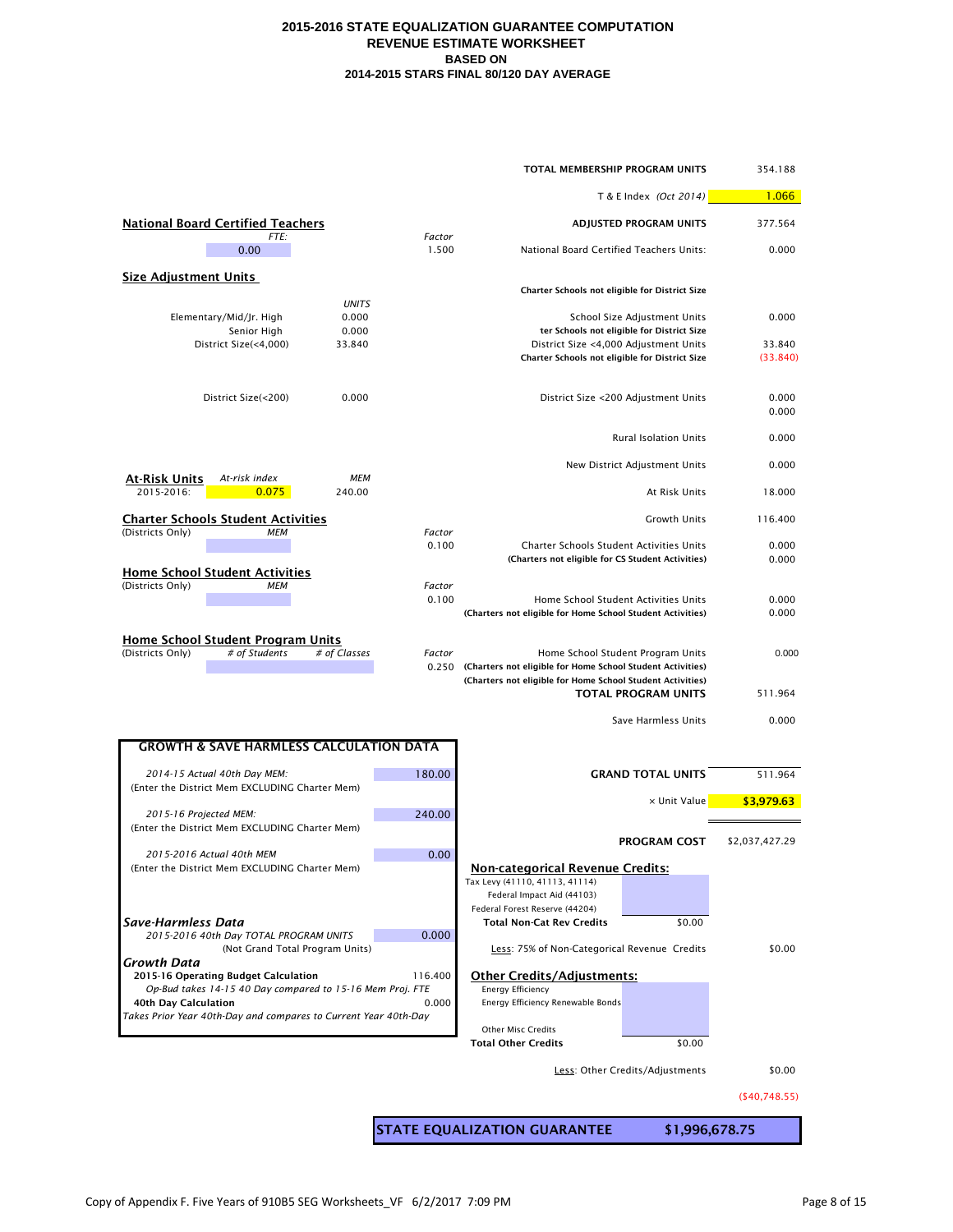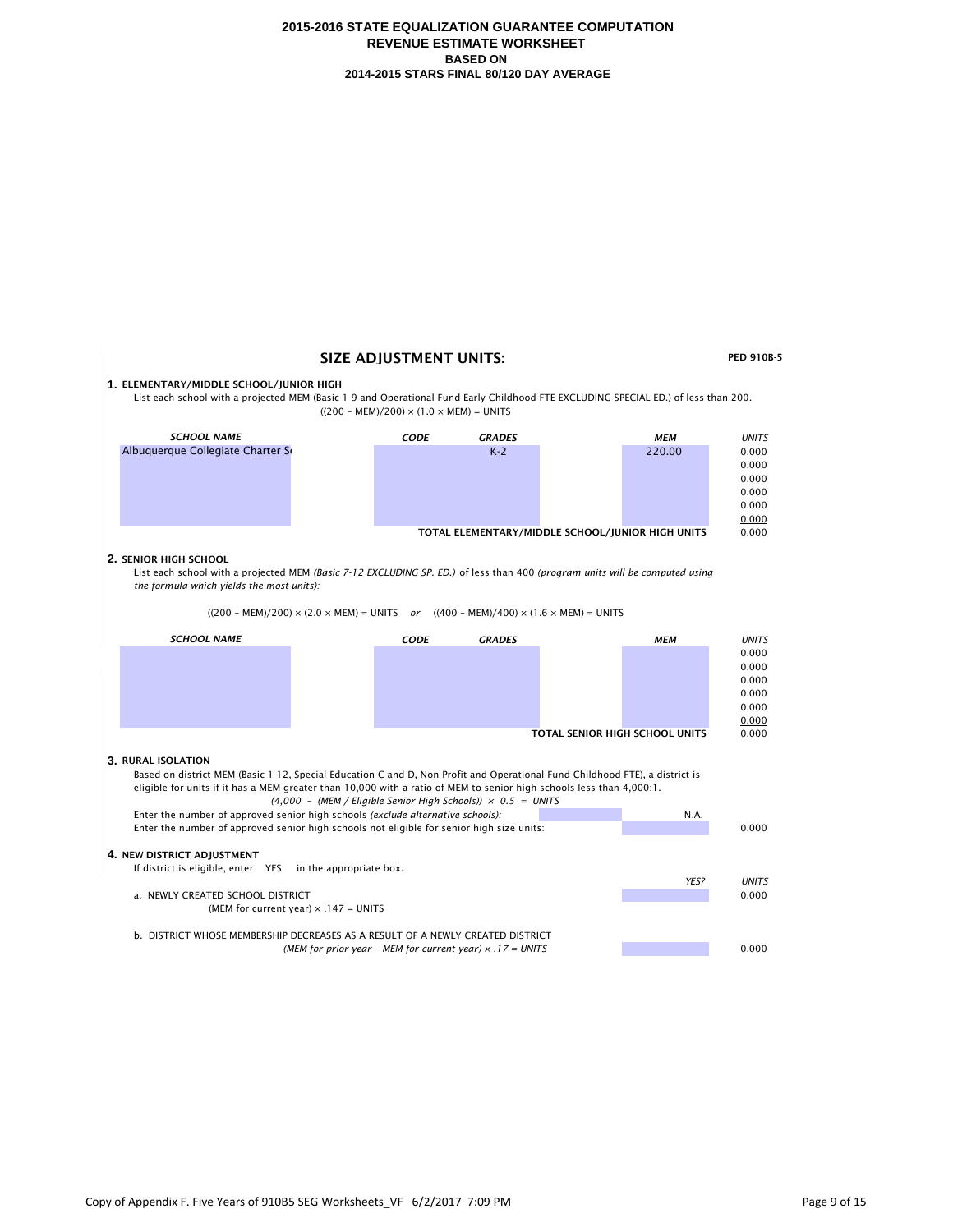| Albuquerque Collegiate Charter School<br><b>Charter Name</b> |                                                               | <b>Charter Number</b> |                 |                 |                                                                      |                |
|--------------------------------------------------------------|---------------------------------------------------------------|-----------------------|-----------------|-----------------|----------------------------------------------------------------------|----------------|
|                                                              |                                                               |                       | C &             | D &             |                                                                      | <b>GRADE</b>   |
|                                                              | 3Y DD                                                         | 4Y DD                 | <b>C-GIFTED</b> | <b>D-GIFTED</b> | *BASIC                                                               | <b>TOTAL</b>   |
| <u>Kindergarten Program</u><br>PRE-K                         |                                                               |                       |                 |                 |                                                                      | 0.00           |
| <b>FDK</b>                                                   |                                                               |                       | 2.00            | 3.00            | 55.00                                                                | 60.00          |
| Basic Program                                                |                                                               |                       |                 |                 |                                                                      |                |
| Grade 1                                                      |                                                               |                       | 2.00            | 3.00            | 55.00                                                                | 60.00          |
| Grade 2                                                      |                                                               |                       | 2.00            | 3.00            | 55.00                                                                | 60.00          |
| Grade 3<br>Grade 4                                           |                                                               |                       | 2.00<br>2.00    | 3.00<br>3.00    | 55.00<br>55.00                                                       | 60.00<br>60.00 |
| Grade 5                                                      |                                                               |                       |                 |                 | 0.00                                                                 | 0.00           |
| Grade 6                                                      |                                                               |                       |                 |                 | 0.00                                                                 | 0.00           |
| Grade 7                                                      |                                                               |                       |                 |                 | 0.00                                                                 | 0.00           |
| Grade 8                                                      |                                                               |                       |                 |                 | 0.00                                                                 | 0.00           |
| Grade 9                                                      |                                                               |                       |                 |                 | 0.00                                                                 | 0.00           |
| Grade 10                                                     |                                                               |                       |                 |                 | 0.00                                                                 | 0.00           |
| Grade 11<br>Grade 12                                         |                                                               |                       |                 |                 | 0.00<br>0.00                                                         | 0.00<br>0.00   |
| <b>Totals</b>                                                | 0.00                                                          | 0.00                  | 10.00           | 15.00           | 275.00                                                               |                |
| *INCLUDE STUDENTS RECEIVING A/B SERVICES                     |                                                               |                       |                 |                 | PRE-K FTE                                                            | 60.00          |
|                                                              |                                                               |                       |                 |                 | TOTAL GRADES 1-12                                                    | 240.00         |
|                                                              |                                                               |                       |                 |                 | <b>SUBTOTAL MEM</b>                                                  | 300.00         |
|                                                              | Is this a Charter School?                                     | Υ                     |                 |                 | <b>TOTAL MEM</b>                                                     |                |
|                                                              | Is this for the 40th Day?                                     | N                     |                 |                 |                                                                      | 300.00         |
|                                                              |                                                               | <b>ECE</b>            | <b>COST</b>     | <b>PROGRAM</b>  |                                                                      |                |
|                                                              |                                                               | <b>FTE</b>            | <b>INDEX</b>    | <b>UNITS</b>    |                                                                      |                |
| Kindergarten<br>PRE-K and FDK                                |                                                               | 60.00                 | 1.44            | 86.400          | Kindergarten Units                                                   | 86.400         |
| <b>Basic Program (Grade Total)</b>                           |                                                               |                       |                 |                 |                                                                      |                |
| Grade 01                                                     |                                                               | 60.00                 | 1.20            | 72.000          |                                                                      |                |
| Grade 02                                                     |                                                               | 60.00                 | 1.18            | 70.800          |                                                                      |                |
| Grade 03                                                     |                                                               | 60.00                 | 1.18            | 70.800          |                                                                      |                |
| Grade 04                                                     |                                                               | 60.00                 | 1.045           | 62.700          |                                                                      |                |
| Grade 05                                                     |                                                               | 0.00                  | 1.045           | 0.000           |                                                                      |                |
| Grade 06                                                     | $\star$                                                       | 0.00                  | 1.045           | 0.000           |                                                                      |                |
| Grade 07<br>Grade 08                                         | ×                                                             | 0.00<br>0.00          | 1.25<br>1.25    | 0.000<br>0.000  |                                                                      |                |
| Grade 09                                                     |                                                               | 0.00                  | 1.25            | 0.000           |                                                                      |                |
| Grade 10                                                     |                                                               | 0.00                  | 1.25            | 0.000           |                                                                      |                |
| Grade 11                                                     | ×                                                             | 0.00                  | 1.25            | 0.000           |                                                                      |                |
| Grade 12                                                     |                                                               | 0.00                  | 1.25            | 0.000           |                                                                      |                |
|                                                              | * Includes Vocational Weighting                               |                       |                 |                 |                                                                      | 276.300        |
| <b>Special Education</b>                                     |                                                               | MEM                   | Factor          |                 | <b>Basic Program Units</b>                                           |                |
|                                                              | C & C-Gifted                                                  | 10.00                 | 1.00            | 10.000          |                                                                      |                |
|                                                              | D & D-Gifted                                                  | 15.00                 | 2.00            | 30.000          |                                                                      |                |
|                                                              | 3 & 4 Yr. DD                                                  |                       | 2.00            | 0.000           |                                                                      |                |
| A/B MEM (Reg/Gft & Inc 3Y&4Y-12th)                           |                                                               | 5.00                  | 0.70            |                 | 3.500 Special Ed. Units<br>43.500                                    |                |
|                                                              | Adjusted Ancillary FTE                                        | 0.0315                | 25.00           |                 | Ancillary FTE Units<br>0.788<br><b>Total Special Education Units</b> | 44.288         |
| <b>Elementary Fine Arts Program</b>                          | <b>MEM</b>                                                    |                       | Factor          |                 |                                                                      |                |
|                                                              | 0.00                                                          |                       | 0.0500          |                 | Fine Arts Program Units                                              | 0.000          |
|                                                              |                                                               |                       |                 |                 |                                                                      |                |
| <b>Bilingual Program</b>                                     |                                                               |                       |                 |                 |                                                                      |                |
| <b>HOURS</b>                                                 | <b>MEM</b>                                                    | <b>FTE</b>            | Factor          |                 |                                                                      |                |
| 1                                                            |                                                               | 0.00                  |                 |                 |                                                                      |                |
| $\overline{2}$<br>3                                          |                                                               | 0.00<br>0.00          |                 |                 |                                                                      |                |
| <b>Total Bilingual</b>                                       | 0.00                                                          | 0.00                  | 0.500           |                 | <b>Bilingual Units</b>                                               | 0.000          |
|                                                              | (May not total more than the no. of students in grades K-12.) |                       |                 |                 |                                                                      |                |
| <b>Elementary P.E. Program</b>                               |                                                               |                       |                 |                 |                                                                      |                |
|                                                              | <b>MEM</b>                                                    |                       | Factor          |                 |                                                                      |                |
|                                                              | 300.00                                                        |                       | 0.060           |                 | Elementary P.E. Units                                                | 18.000         |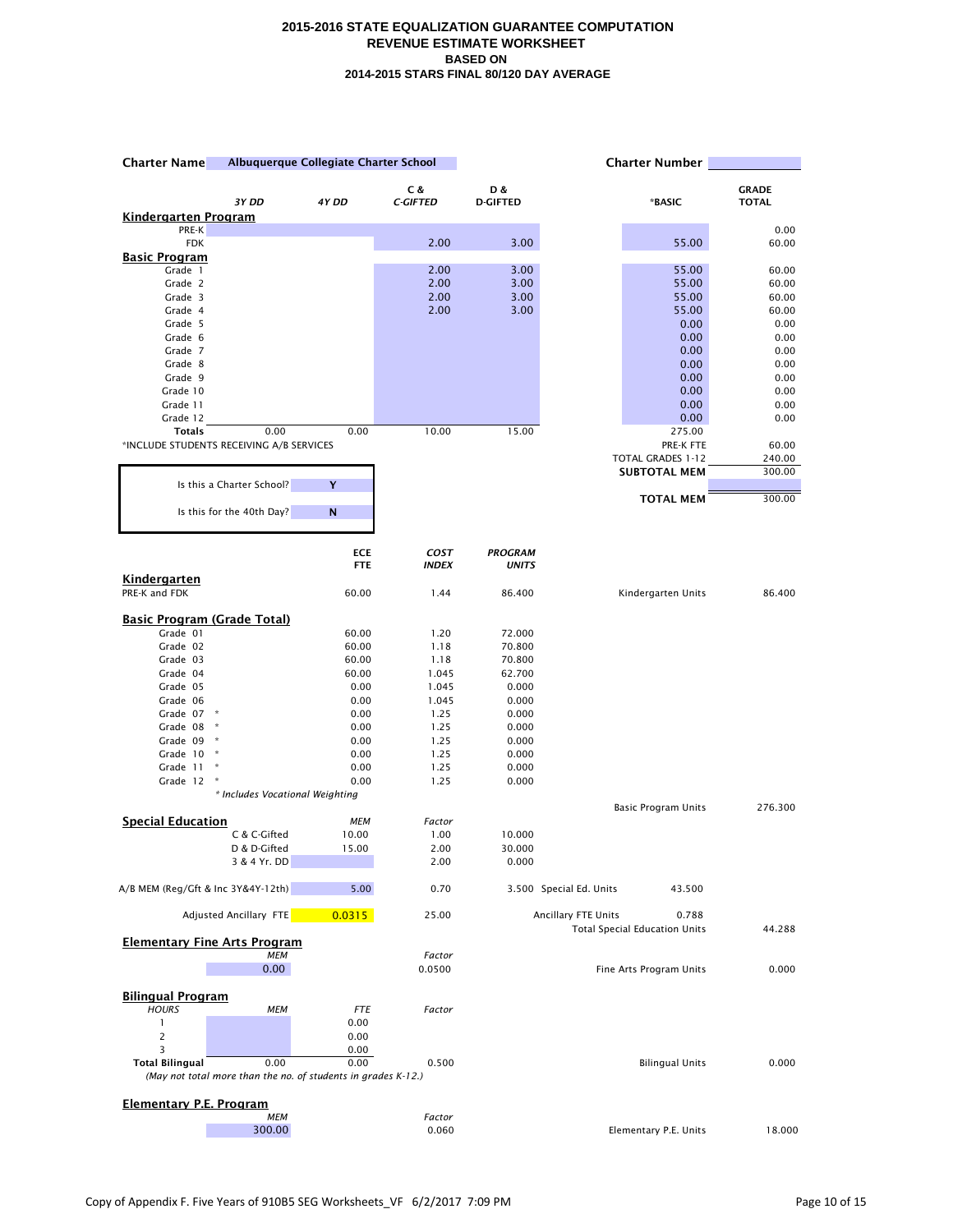| TOTAL MEMBERSHIP PROGRAM UNITS                                                                |                 |                                                                                                                                |                                                                            |                    |
|-----------------------------------------------------------------------------------------------|-----------------|--------------------------------------------------------------------------------------------------------------------------------|----------------------------------------------------------------------------|--------------------|
|                                                                                               |                 |                                                                                                                                | T & E Index (Oct 2014)                                                     | 1.066              |
| <b>National Board Certified Teachers</b><br>FTE:                                              | Factor          | ADJUSTED PROGRAM UNITS                                                                                                         |                                                                            | 453.037            |
| 0.00                                                                                          | 1.500           | National Board Certified Teachers Units:                                                                                       |                                                                            | 0.000              |
| <b>Size Adjustment Units</b>                                                                  |                 |                                                                                                                                |                                                                            |                    |
| <b>UNITS</b>                                                                                  |                 | Charter Schools not eligible for District Size                                                                                 |                                                                            |                    |
| Elementary/Mid/Jr. High<br>0.000<br>0.000<br>Senior High                                      |                 |                                                                                                                                | School Size Adjustment Units<br>ter Schools not eligible for District Size | 0.000              |
| District Size(<4,000)<br>41.625                                                               |                 | District Size <4,000 Adjustment Units<br>Charter Schools not eligible for District Size                                        |                                                                            | 41.625<br>(41.625) |
| 0.000<br>District Size(<200)                                                                  |                 |                                                                                                                                | District Size <200 Adjustment Units                                        | 0.000<br>0.000     |
|                                                                                               |                 |                                                                                                                                | <b>Rural Isolation Units</b>                                               | 0.000              |
| <u>At-Risk Units</u><br><b>MEM</b><br>At-risk index                                           |                 |                                                                                                                                | New District Adjustment Units                                              | 0.000              |
| 2015-2016:<br>0.075<br>300.00                                                                 |                 |                                                                                                                                | At Risk Units                                                              | 22.500             |
| <b>Charter Schools Student Activities</b><br>(Districts Only)<br><b>MEM</b>                   | Factor          |                                                                                                                                | <b>Growth Units</b>                                                        | 115.500            |
|                                                                                               | 0.100           | Charter Schools Student Activities Units<br>(Charters not eligible for CS Student Activities)                                  |                                                                            | 0.000<br>0.000     |
| <b>Home School Student Activities</b><br>(Districts Only)<br><b>MEM</b>                       | Factor<br>0.100 |                                                                                                                                | Home School Student Activities Units                                       | 0.000              |
|                                                                                               |                 | (Charters not eligible for Home School Student Activities)                                                                     |                                                                            | 0.000              |
| <b>Home School Student Program Units</b><br>(Districts Only)<br># of Students<br># of Classes | Factor          | 0.250 (Charters not eligible for Home School Student Activities)<br>(Charters not eligible for Home School Student Activities) | Home School Student Program Units                                          | 0.000              |
|                                                                                               |                 |                                                                                                                                | <b>TOTAL PROGRAM UNITS</b>                                                 | 591.037            |
|                                                                                               |                 |                                                                                                                                | Save Harmless Units                                                        | 0.000              |
| <b>GROWTH &amp; SAVE HARMLESS CALCULATION DATA</b>                                            |                 |                                                                                                                                |                                                                            |                    |
| 2014-15 Actual 40th Day MEM:<br>(Enter the District Mem EXCLUDING Charter Mem)                | 240.00          |                                                                                                                                | <b>GRAND TOTAL UNITS</b>                                                   | 591.037            |
| 2015-16 Projected MEM:                                                                        | 300.00          |                                                                                                                                | x Unit Value                                                               | \$3,979.63         |
| (Enter the District Mem EXCLUDING Charter Mem)                                                |                 |                                                                                                                                | <b>PROGRAM COST</b>                                                        | \$2,352,108.58     |
| 2015-2016 Actual 40th MEM<br>(Enter the District Mem EXCLUDING Charter Mem)                   | 0.00            | <b>Non-categorical Revenue Credits:</b>                                                                                        |                                                                            |                    |
|                                                                                               |                 | Tax Levy (41110, 41113, 41114)<br>Federal Impact Aid (44103)                                                                   |                                                                            |                    |
| Save-Harmless Data                                                                            |                 | Federal Forest Reserve (44204)<br><b>Total Non-Cat Rev Credits</b>                                                             | \$0.00                                                                     |                    |
| 2015-2016 40th Day TOTAL PROGRAM UNITS<br>(Not Grand Total Program Units)                     | 0.000           | Less: 75% of Non-Categorical Revenue Credits                                                                                   |                                                                            | \$0.00             |
| Growth Data<br>2015-16 Operating Budget Calculation                                           | 115.500         | <b>Other Credits/Adjustments:</b>                                                                                              |                                                                            |                    |
| Op-Bud takes 14-15 40 Day compared to 15-16 Mem Proj. FTE<br>40th Day Calculation             | 0.000           | <b>Energy Efficiency</b><br>Energy Efficiency Renewable Bonds                                                                  |                                                                            |                    |
| Takes Prior Year 40th-Day and compares to Current Year 40th-Day                               |                 | <b>Other Misc Credits</b>                                                                                                      |                                                                            |                    |
|                                                                                               |                 | <b>Total Other Credits</b>                                                                                                     | \$0.00                                                                     |                    |
|                                                                                               |                 |                                                                                                                                | Less: Other Credits/Adjustments                                            | \$0.00             |
|                                                                                               |                 |                                                                                                                                |                                                                            | (547, 042.17)      |
|                                                                                               |                 | STATE EQUALIZATION GUARANTEE                                                                                                   |                                                                            | \$2,305,066.40     |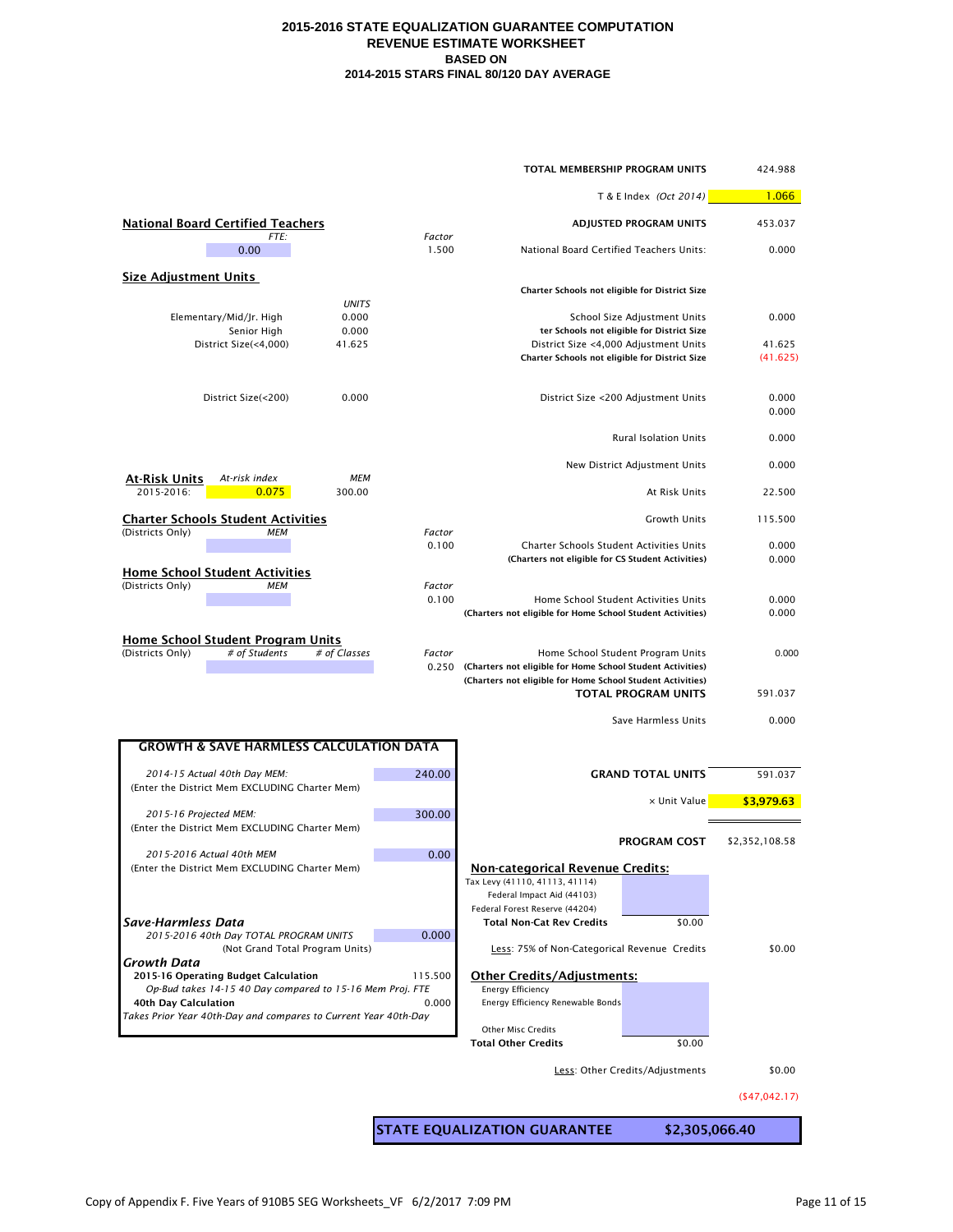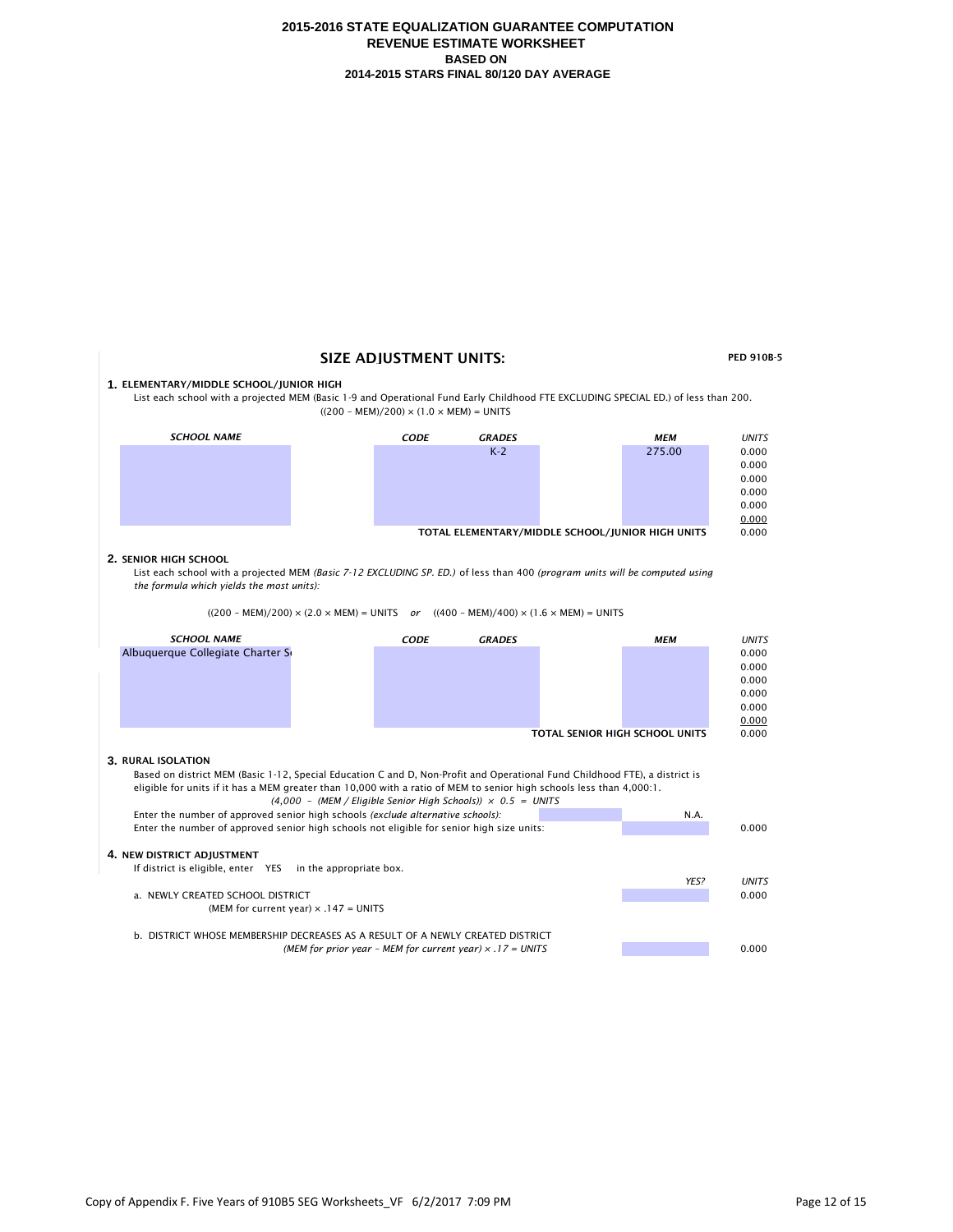| Albuquerque Collegiate Charter School<br><b>Charter Name</b> |                                                                       | <b>Charter Number</b> |                 |                 |                                                                      |                |
|--------------------------------------------------------------|-----------------------------------------------------------------------|-----------------------|-----------------|-----------------|----------------------------------------------------------------------|----------------|
|                                                              |                                                                       |                       | C &             | D &             |                                                                      | <b>GRADE</b>   |
|                                                              | 3Y DD                                                                 | 4Y DD                 | <b>C-GIFTED</b> | <b>D-GIFTED</b> | *BASIC                                                               | <b>TOTAL</b>   |
| <u>Kindergarten Program</u><br>PRE-K                         |                                                                       |                       |                 |                 |                                                                      | 0.00           |
| <b>FDK</b>                                                   |                                                                       |                       | 2.00            | 3.00            | 55.00                                                                | 60.00          |
| <u>Basic Program</u>                                         |                                                                       |                       |                 |                 |                                                                      |                |
| Grade 1                                                      |                                                                       |                       | 2.00            | 3.00            | 55.00                                                                | 60.00          |
| Grade 2                                                      |                                                                       |                       | 2.00            | 3.00            | 55.00                                                                | 60.00          |
| Grade 3<br>Grade 4                                           |                                                                       |                       | 2.00<br>2.00    | 3.00            | 55.00                                                                | 60.00<br>60.00 |
| Grade 5                                                      |                                                                       |                       | 2.00            | 3.00<br>3.00    | 55.00<br>55.00                                                       | 60.00          |
| Grade 6                                                      |                                                                       |                       |                 |                 | 0.00                                                                 | 0.00           |
| Grade 7                                                      |                                                                       |                       |                 |                 | 0.00                                                                 | 0.00           |
| Grade 8                                                      |                                                                       |                       |                 |                 | 0.00                                                                 | 0.00           |
| Grade 9                                                      |                                                                       |                       |                 |                 | 0.00                                                                 | 0.00           |
| Grade 10                                                     |                                                                       |                       |                 |                 | 0.00                                                                 | 0.00<br>0.00   |
| Grade 11<br>Grade 12                                         |                                                                       |                       |                 |                 | 0.00<br>0.00                                                         | 0.00           |
| <b>Totals</b>                                                | 0.00                                                                  | 0.00                  | 12.00           | 18.00           | 330.00                                                               |                |
| *INCLUDE STUDENTS RECEIVING A/B SERVICES                     |                                                                       |                       |                 |                 | PRE-K FTE                                                            | 60.00          |
|                                                              |                                                                       |                       |                 |                 | TOTAL GRADES 1-12                                                    | 300.00         |
|                                                              |                                                                       |                       |                 |                 | <b>SUBTOTAL MEM</b>                                                  | 360.00         |
|                                                              | Is this a Charter School?                                             | Y                     |                 |                 |                                                                      |                |
|                                                              | Is this for the 40th Day?                                             | N                     |                 |                 | <b>TOTAL MEM</b>                                                     | 360.00         |
|                                                              |                                                                       | <b>ECE</b>            | COST            | <b>PROGRAM</b>  |                                                                      |                |
|                                                              |                                                                       | <b>FTE</b>            | <b>INDEX</b>    | <b>UNITS</b>    |                                                                      |                |
| Kindergarten<br>PRE-K and FDK                                |                                                                       | 60.00                 | 1.44            | 86.400          | Kindergarten Units                                                   | 86.400         |
| <b>Basic Program (Grade Total)</b>                           |                                                                       |                       |                 |                 |                                                                      |                |
| Grade 01                                                     |                                                                       | 60.00                 | 1.20            | 72.000          |                                                                      |                |
| Grade 02                                                     |                                                                       | 60.00                 | 1.18            | 70.800          |                                                                      |                |
| Grade 03                                                     |                                                                       | 60.00                 | 1.18            | 70.800          |                                                                      |                |
| Grade 04                                                     |                                                                       | 60.00                 | 1.045           | 62.700          |                                                                      |                |
| Grade 05                                                     |                                                                       | 60.00                 | 1.045           | 62.700          |                                                                      |                |
| Grade 06<br>Grade 07                                         | $\,$ $\,$ $\,$                                                        | 0.00<br>0.00          | 1.045<br>1.25   | 0.000<br>0.000  |                                                                      |                |
| Grade 08                                                     | $\star$                                                               | 0.00                  | 1.25            | 0.000           |                                                                      |                |
| Grade 09                                                     | $\star$                                                               | 0.00                  | 1.25            | 0.000           |                                                                      |                |
| Grade 10                                                     | $\ast$                                                                | 0.00                  | 1.25            | 0.000           |                                                                      |                |
| Grade 11                                                     | ×                                                                     | 0.00                  | 1.25            | 0.000           |                                                                      |                |
| Grade 12                                                     | $\boldsymbol{\ast}$                                                   | 0.00                  | 1.25            | 0.000           |                                                                      |                |
|                                                              | * Includes Vocational Weighting                                       |                       |                 |                 | <b>Basic Program Units</b>                                           | 339.000        |
| <b>Special Education</b>                                     |                                                                       | MEM                   | Factor          |                 |                                                                      |                |
|                                                              | C & C-Gifted                                                          | 12.00                 | 1.00            | 12.000          |                                                                      |                |
|                                                              | D & D-Gifted                                                          | 18.00                 | 2.00            | 36.000          |                                                                      |                |
|                                                              | 3 & 4 Yr. DD                                                          |                       | 2.00            | 0.000           |                                                                      |                |
| A/B MEM (Reg/Gft & Inc 3Y&4Y-12th)                           |                                                                       | 0.00                  | 0.70            |                 | 0.000 Special Ed. Units<br>48.000                                    |                |
|                                                              | Adjusted Ancillary FTE                                                | 0.0315                | 25.00           |                 | Ancillary FTE Units<br>0.788<br><b>Total Special Education Units</b> | 48.788         |
| <b>Elementary Fine Arts Program</b>                          | <b>MEM</b>                                                            |                       | Factor          |                 |                                                                      |                |
|                                                              | 0.00                                                                  |                       | 0.0500          |                 | Fine Arts Program Units                                              | 0.000          |
| <b>Bilingual Program</b>                                     |                                                                       |                       |                 |                 |                                                                      |                |
| <b>HOURS</b>                                                 | <b>MEM</b>                                                            | <b>FTE</b>            | Factor          |                 |                                                                      |                |
| 1                                                            |                                                                       | 0.00                  |                 |                 |                                                                      |                |
|                                                              |                                                                       | 0.00                  |                 |                 |                                                                      |                |
| 3                                                            |                                                                       | 0.00<br>0.00          |                 |                 |                                                                      |                |
| <b>Total Bilingual</b>                                       | 0.00<br>(May not total more than the no. of students in grades K-12.) |                       | 0.500           |                 | <b>Bilingual Units</b>                                               | 0.000          |
| <b>Elementary P.E. Program</b>                               |                                                                       |                       |                 |                 |                                                                      |                |
|                                                              | <b>MEM</b>                                                            |                       | Factor          |                 |                                                                      |                |
|                                                              | 360.00                                                                |                       | 0.060           |                 | Elementary P.E. Units                                                | 21.600         |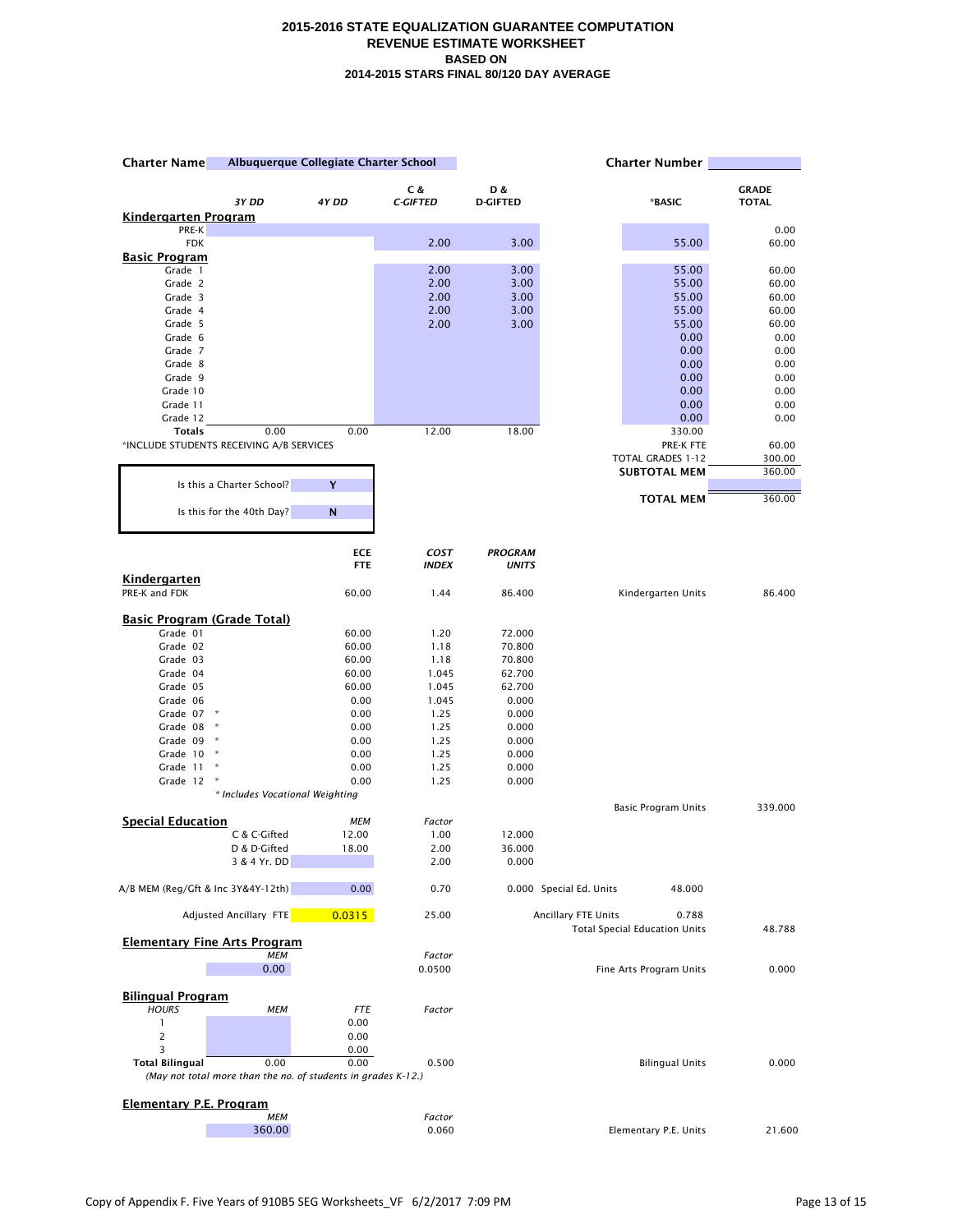| TOTAL MEMBERSHIP PROGRAM UNITS                                                    |                 |                                                                                                                          |                                                                            |                    |  |  |
|-----------------------------------------------------------------------------------|-----------------|--------------------------------------------------------------------------------------------------------------------------|----------------------------------------------------------------------------|--------------------|--|--|
|                                                                                   |                 |                                                                                                                          | T & E Index (Oct 2014)                                                     | 1.066              |  |  |
| <b>National Board Certified Teachers</b>                                          |                 |                                                                                                                          | <b>ADJUSTED PROGRAM UNITS</b>                                              | 528.510            |  |  |
| FTE:<br>0.00                                                                      | Factor<br>1.500 | National Board Certified Teachers Units:                                                                                 |                                                                            | 0.000              |  |  |
| <b>Size Adjustment Units</b>                                                      |                 |                                                                                                                          |                                                                            |                    |  |  |
| <b>UNITS</b>                                                                      |                 | Charter Schools not eligible for District Size                                                                           |                                                                            |                    |  |  |
| 0.000<br>Elementary/Mid/Jr. High<br>0.000<br>Senior High                          |                 |                                                                                                                          | School Size Adjustment Units<br>ter Schools not eligible for District Size | 0.000              |  |  |
| District Size(<4,000)<br>49.140                                                   |                 | District Size <4,000 Adjustment Units<br>Charter Schools not eligible for District Size                                  |                                                                            | 49.140<br>(49.140) |  |  |
| 0.000<br>District Size(<200)                                                      |                 |                                                                                                                          | District Size <200 Adjustment Units                                        | 0.000<br>0.000     |  |  |
|                                                                                   |                 |                                                                                                                          | <b>Rural Isolation Units</b>                                               | 0.000              |  |  |
| <u>At-Risk Units</u><br><b>MEM</b><br>At-risk index                               |                 |                                                                                                                          | New District Adjustment Units                                              | 0.000              |  |  |
| 2015-2016:<br>0.075<br>360.00                                                     |                 |                                                                                                                          | At Risk Units                                                              | 27.000             |  |  |
| <b>Charter Schools Student Activities</b><br>(Districts Only)<br><b>MEM</b>       | Factor          |                                                                                                                          | Growth Units                                                               | 114.600            |  |  |
|                                                                                   | 0.100           | <b>Charter Schools Student Activities Units</b><br>(Charters not eligible for CS Student Activities)                     |                                                                            | 0.000<br>0.000     |  |  |
| <b>Home School Student Activities</b><br>(Districts Only)<br><b>MEM</b>           | Factor          |                                                                                                                          |                                                                            |                    |  |  |
|                                                                                   | 0.100           | (Charters not eligible for Home School Student Activities)                                                               | Home School Student Activities Units                                       | 0.000<br>0.000     |  |  |
| Home School Student Program Units                                                 |                 |                                                                                                                          |                                                                            |                    |  |  |
| (Districts Only)<br># of Students<br># of Classes                                 | Factor<br>0.250 | (Charters not eligible for Home School Student Activities)<br>(Charters not eligible for Home School Student Activities) | Home School Student Program Units<br><b>TOTAL PROGRAM UNITS</b>            | 0.000<br>670.110   |  |  |
|                                                                                   |                 |                                                                                                                          | Save Harmless Units                                                        | 0.000              |  |  |
| <b>GROWTH &amp; SAVE HARMLESS CALCULATION DATA</b>                                |                 |                                                                                                                          |                                                                            |                    |  |  |
|                                                                                   |                 |                                                                                                                          |                                                                            |                    |  |  |
| 2014-15 Actual 40th Day MEM:<br>(Enter the District Mem EXCLUDING Charter Mem)    | 300.00          |                                                                                                                          | <b>GRAND TOTAL UNITS</b>                                                   | 670.110            |  |  |
| 2015-16 Projected MEM:                                                            | 360.00          | x Unit Value                                                                                                             |                                                                            | \$3,979.63         |  |  |
| (Enter the District Mem EXCLUDING Charter Mem)                                    |                 |                                                                                                                          | <b>PROGRAM COST</b>                                                        | \$2,666,789.86     |  |  |
| 2015-2016 Actual 40th MEM<br>(Enter the District Mem EXCLUDING Charter Mem)       | 0.00            | <b>Non-categorical Revenue Credits:</b>                                                                                  |                                                                            |                    |  |  |
|                                                                                   |                 | Tax Levy (41110, 41113, 41114)<br>Federal Impact Aid (44103)                                                             |                                                                            |                    |  |  |
| Save-Harmless Data                                                                |                 | Federal Forest Reserve (44204)<br><b>Total Non-Cat Rev Credits</b>                                                       | \$0.00                                                                     |                    |  |  |
| 2015-2016 40th Day TOTAL PROGRAM UNITS<br>(Not Grand Total Program Units)         | 0.000           | Less: 75% of Non-Categorical Revenue Credits                                                                             |                                                                            | \$0.00             |  |  |
| Growth Data<br>2015-16 Operating Budget Calculation                               | 114.600         | <b>Other Credits/Adjustments:</b>                                                                                        |                                                                            |                    |  |  |
| Op-Bud takes 14-15 40 Day compared to 15-16 Mem Proj. FTE<br>40th Day Calculation | 0.000           | Energy Efficiency<br>Energy Efficiency Renewable Bonds                                                                   |                                                                            |                    |  |  |
| Takes Prior Year 40th-Day and compares to Current Year 40th-Day                   |                 | Other Misc Credits                                                                                                       |                                                                            |                    |  |  |
|                                                                                   |                 | <b>Total Other Credits</b>                                                                                               | \$0.00                                                                     |                    |  |  |
|                                                                                   |                 |                                                                                                                          | Less: Other Credits/Adjustments                                            | \$0.00             |  |  |
|                                                                                   |                 |                                                                                                                          |                                                                            | ( \$53,335.80)     |  |  |
| <b>STATE EQUALIZATION GUARANTEE</b><br>\$2,613,454.06                             |                 |                                                                                                                          |                                                                            |                    |  |  |